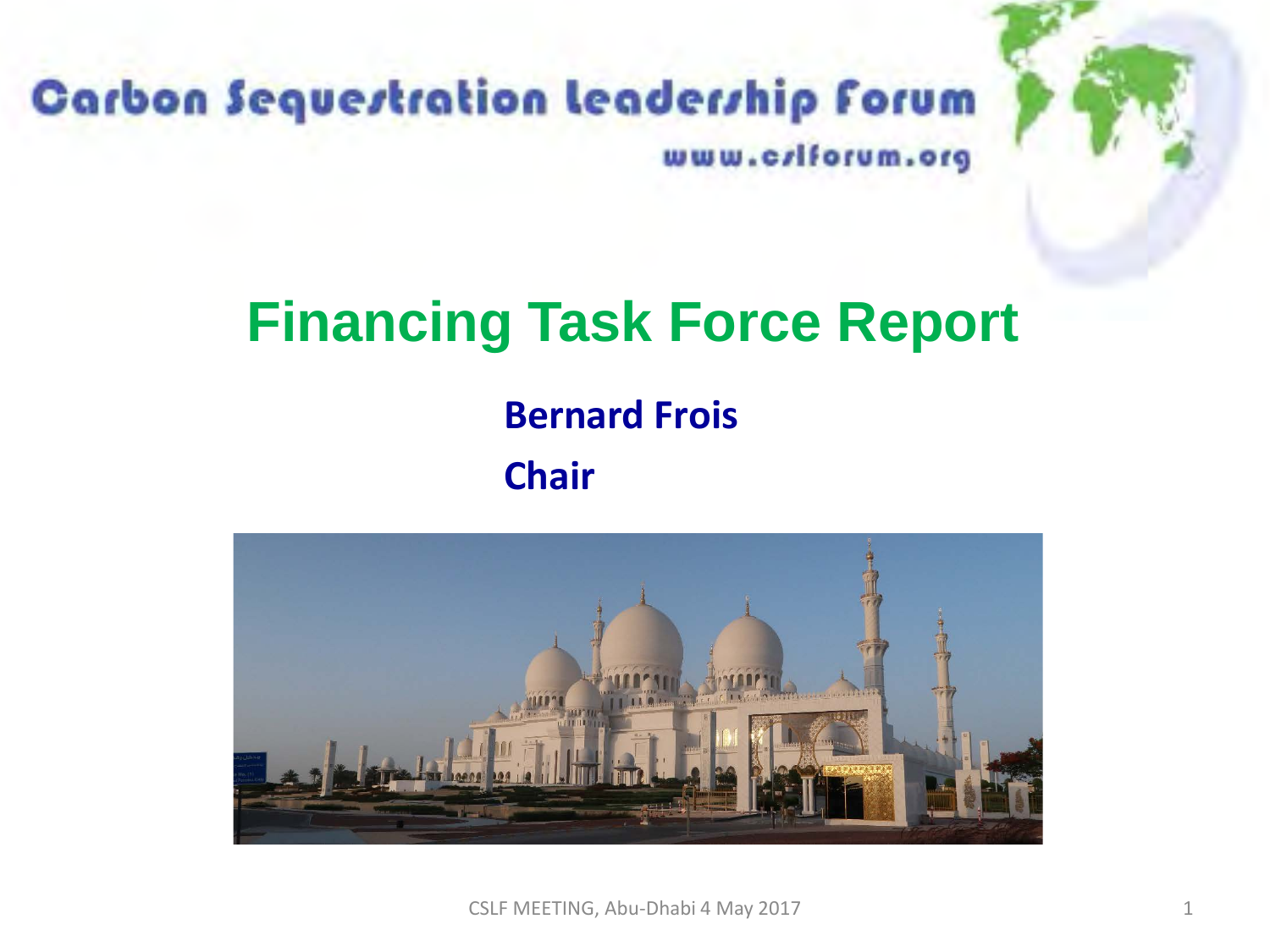

### Total:  $\sim$  40 Mtpa

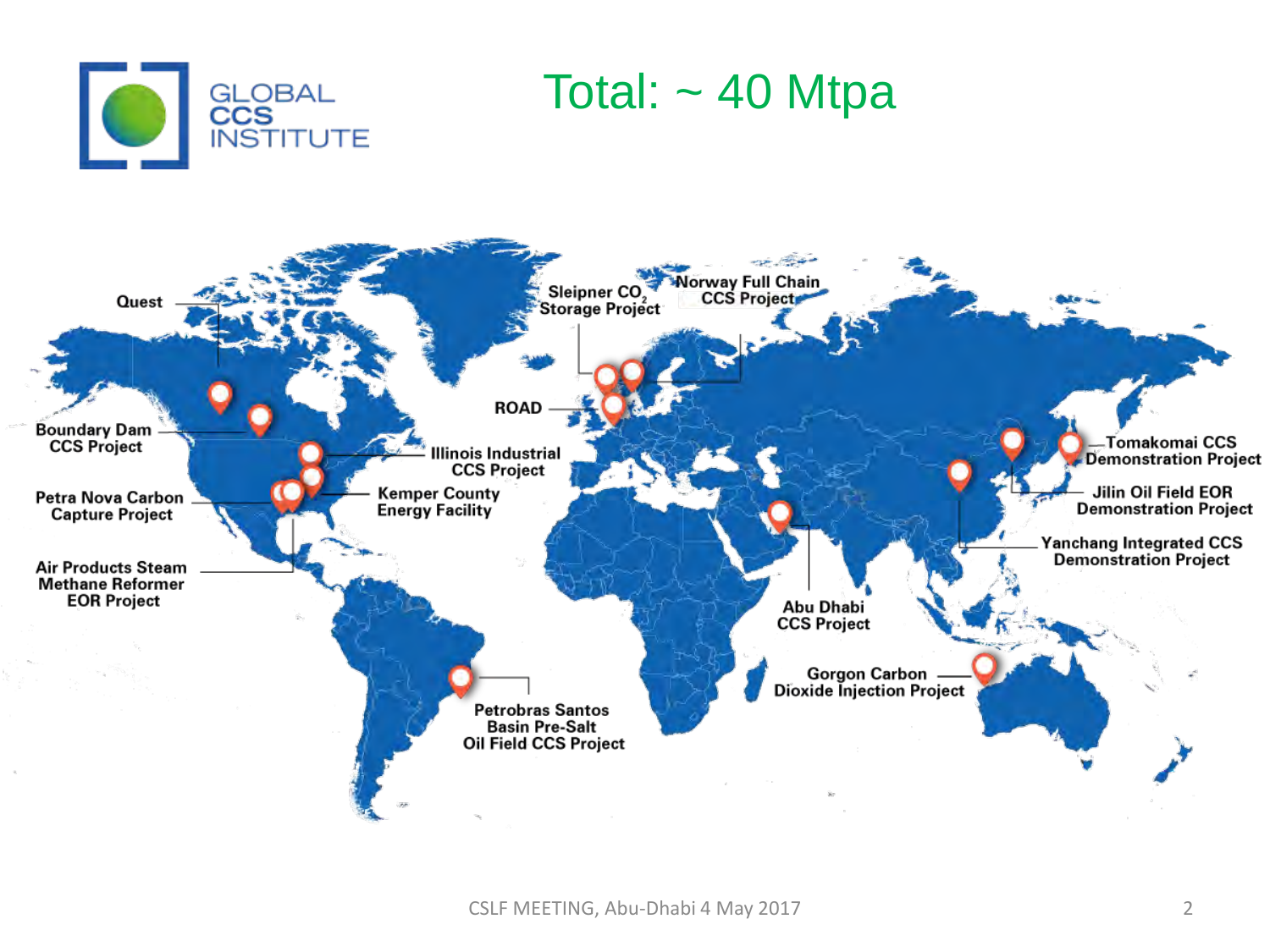## **7 CCS large scale projects added to already 15 existing projects**

- Abu Dhabi CCS Project (Middle East) 0.8 Mtpa
- Petra Nova Carbon Capture Project (USA) 1.4 Mtpa
- Illinois Industrial CCS Project (USA) 1 Mtpa
- Kemper County Energy Facility (USA) 3 Mtpa
- Alberta Carbon Trunk Line with Agrium  $CO<sub>2</sub>$  Stream (Canada)  $0.3 - 0.6$  Mtpa
- Alberta Carbon Trunk Line with North West Sturgeon Refinery CO<sub>2</sub> Stream (Canada) 1.2 Mtpa
- Gorgon Carbon Dioxide Injection Project (Australia) 4 Mtpa.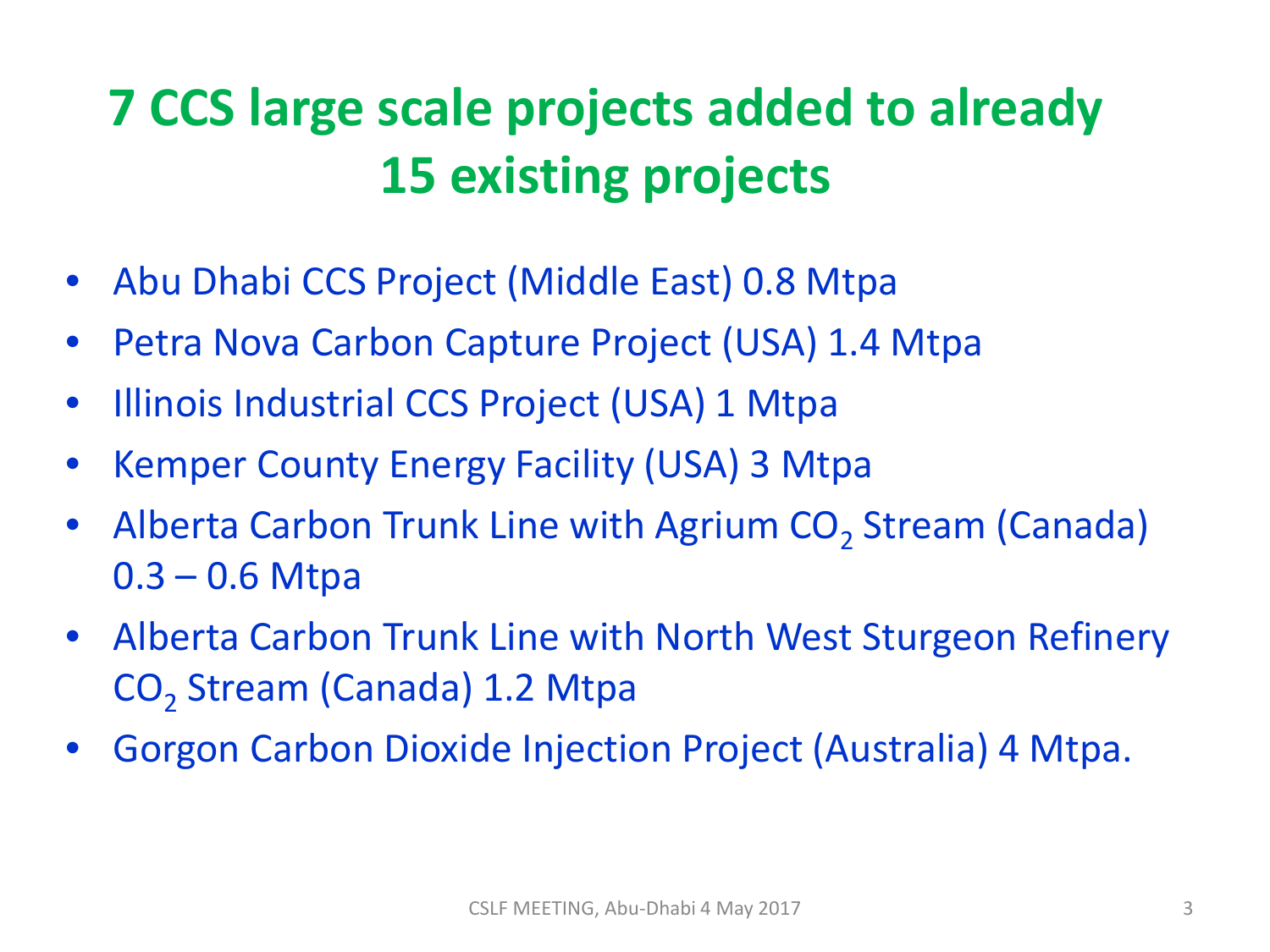## **Financing CCS**

- **Market Pull**: Carbon markets, Electricity markets, Enhanced Oil Recovery (EOR), poly-generation, …
- **Technology Push**: Direct subsidies, Tax credits, Loan guarantees, Mandates (e.g., portfolio standards), feed-in tariffs, contracts-for-differences)
- **Regulatory Drivers**
- **Business Drivers**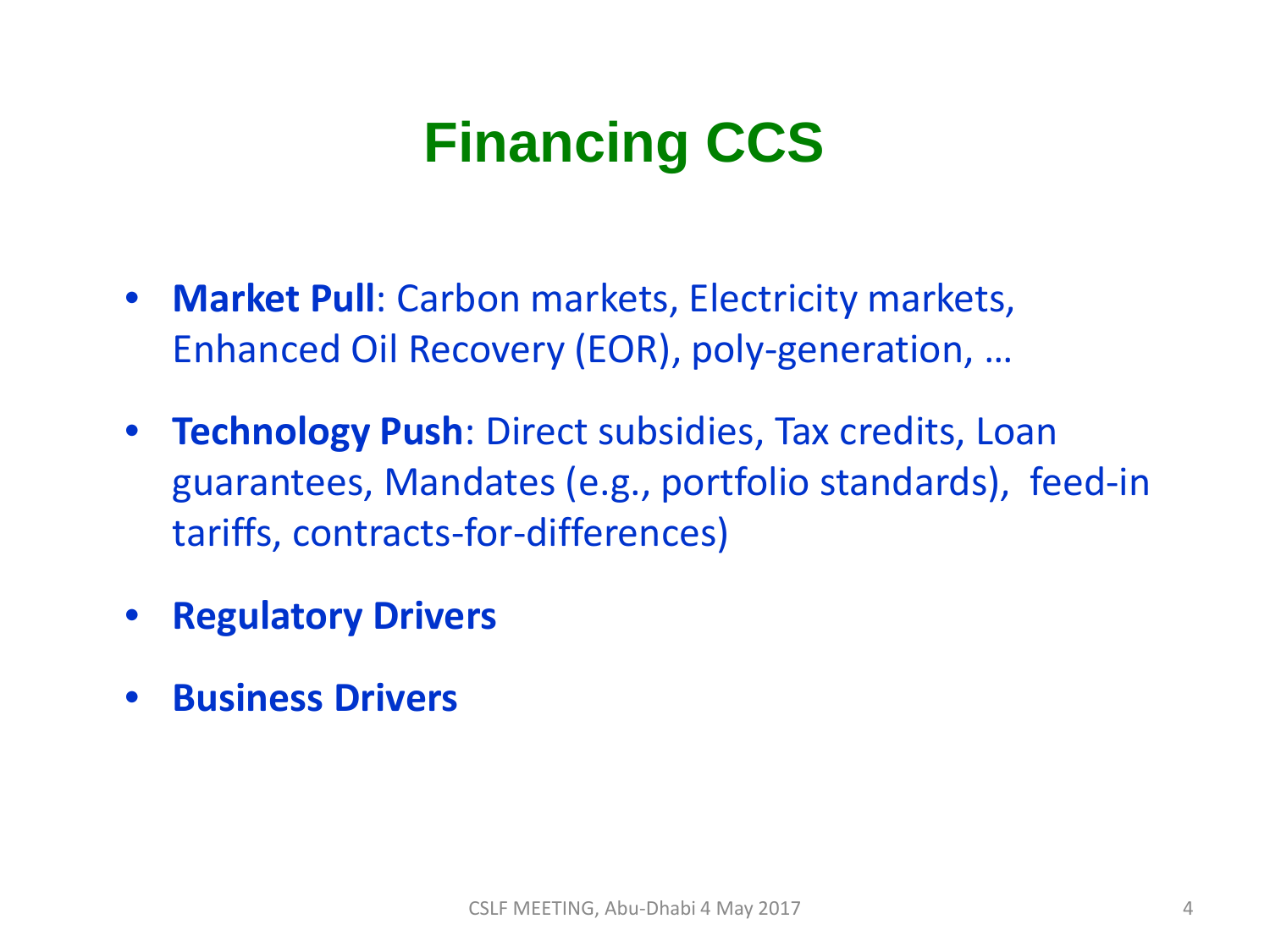



# **Al Reyadah 0.8 Mtpa**

### **EOR**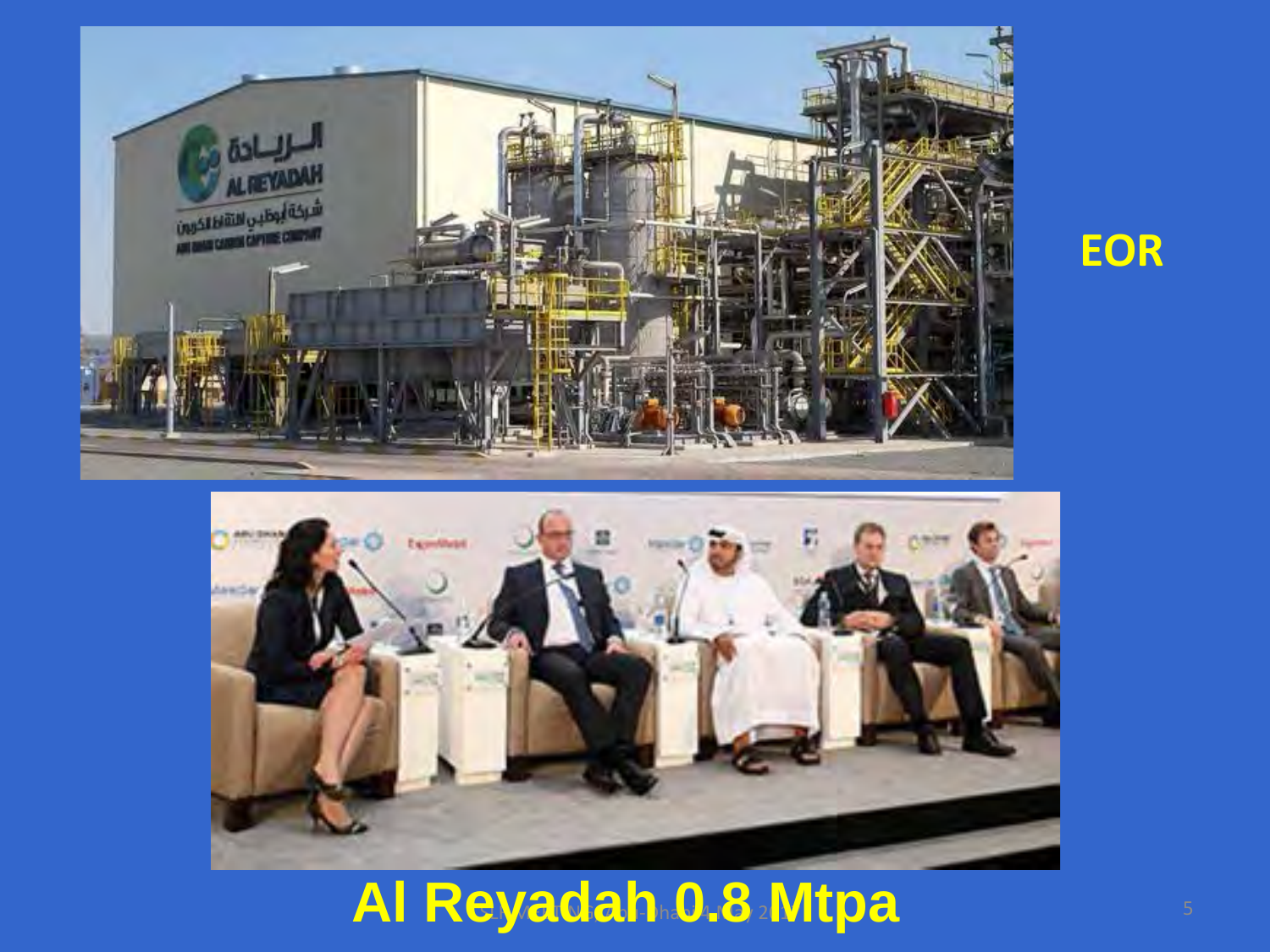### Petra Nova project NRG Energy – JX Nippon Oil and Gas Exploration World's largest post-combustion  $CO<sub>2</sub>$  capture system in operation

**neration Plant** 

power for CCS system)



**Cooling Tower** 

**EOR**

**Carbon Capture Facility** 

**Flue Gas Duc**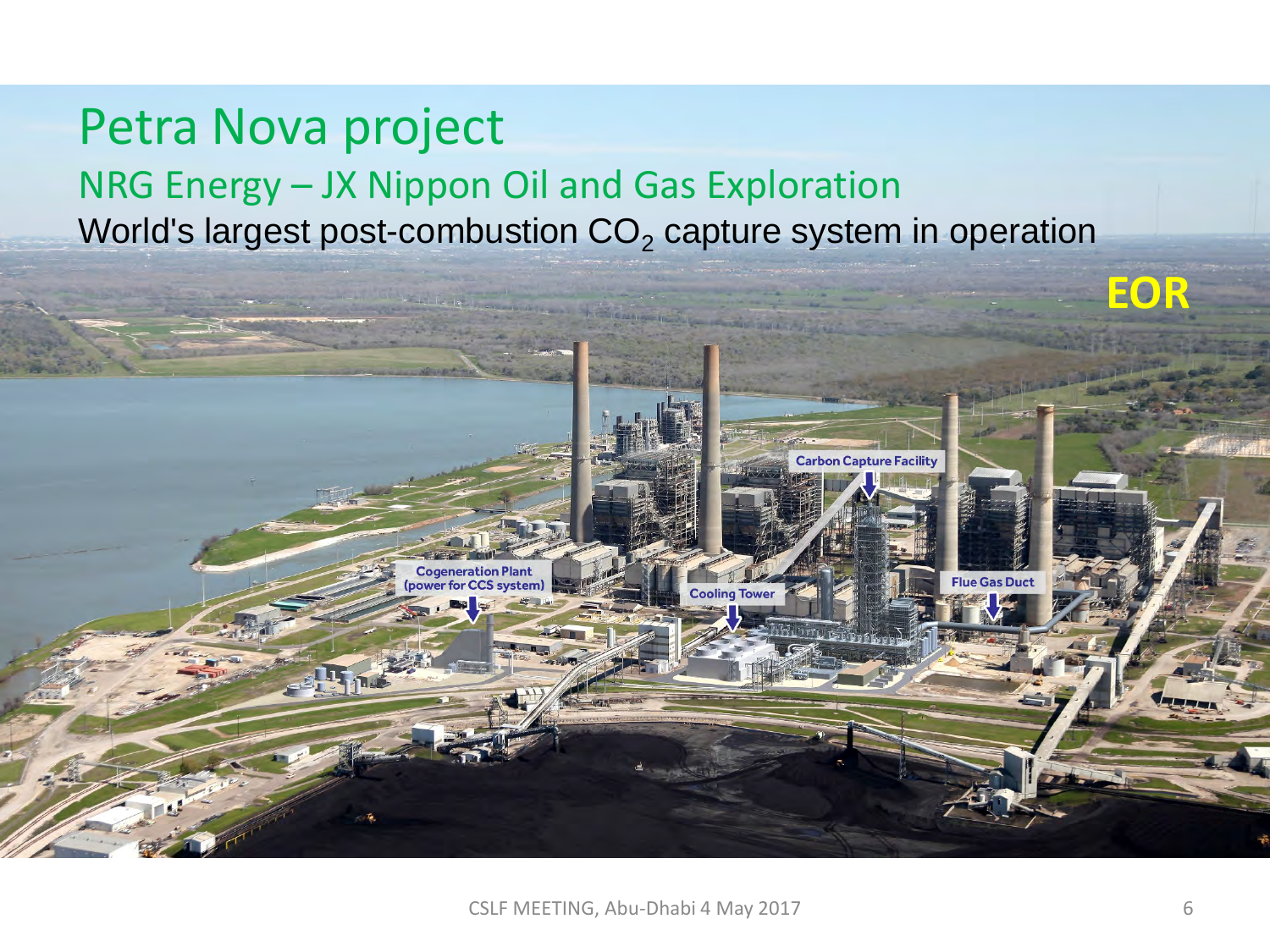

#### Saskpower Boundary Dam project uses Regulatory Driver, Business Driver, Technology Push, Market Pull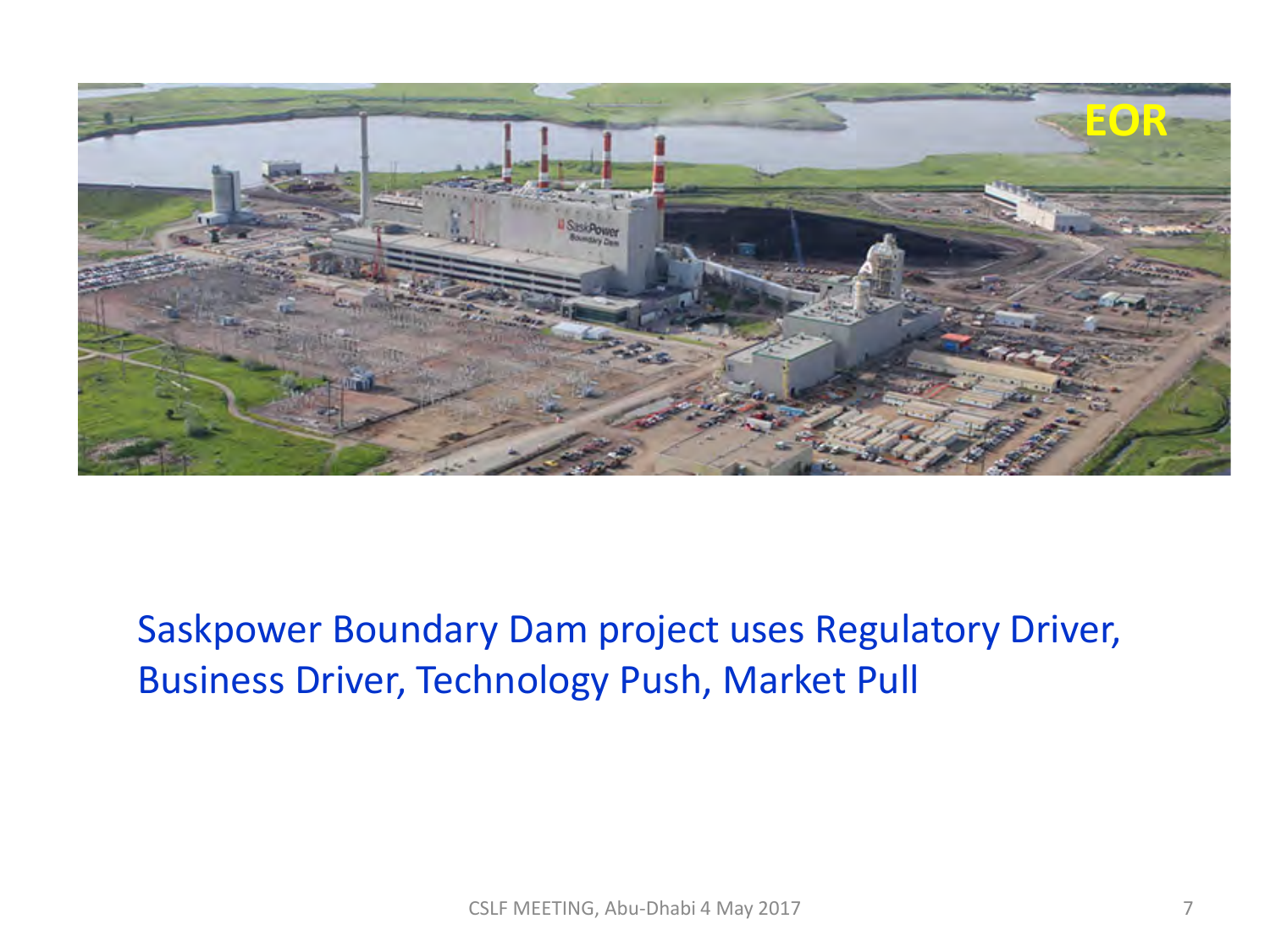### **Banks are chilled**

- Failure of the UK competition and lack of progress elsewhere has sapped confidence in the finance community
- Failure of EU's NER300 program: most disappointing
- Brexit
- Possible change of climate policy in the USA
- Economics risks
- Lack of incentive and regulatory framework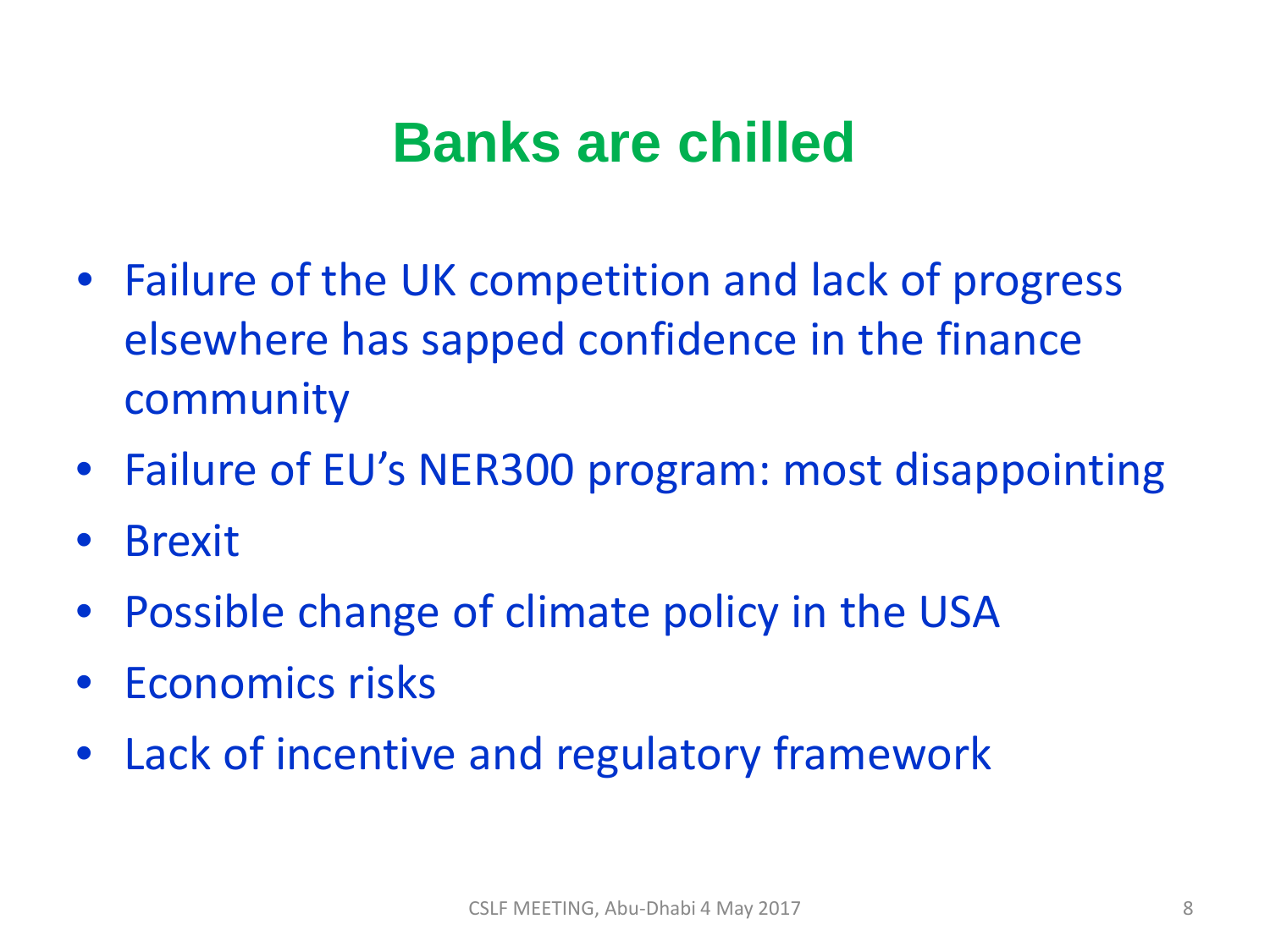## **Financing CCS needs a stable energy policy**

- $\triangleright$  Investment in a fossil fuel using or producing asset demands 10 years of work and investment prior to production beginning. The owner want to produce for 40+ years.
- $\triangleright$  Power plants take years of planning to serve an identified need, then have a long recovery period for the capital investment. This raises at least two issues:
	- The license to operate must endure for the life of the asset.
	- CO2 EOR requires that oil prices must remain high enough to keep a field operating; electricity markets must be such that the plant can keep operating.



 $\blacktriangleright$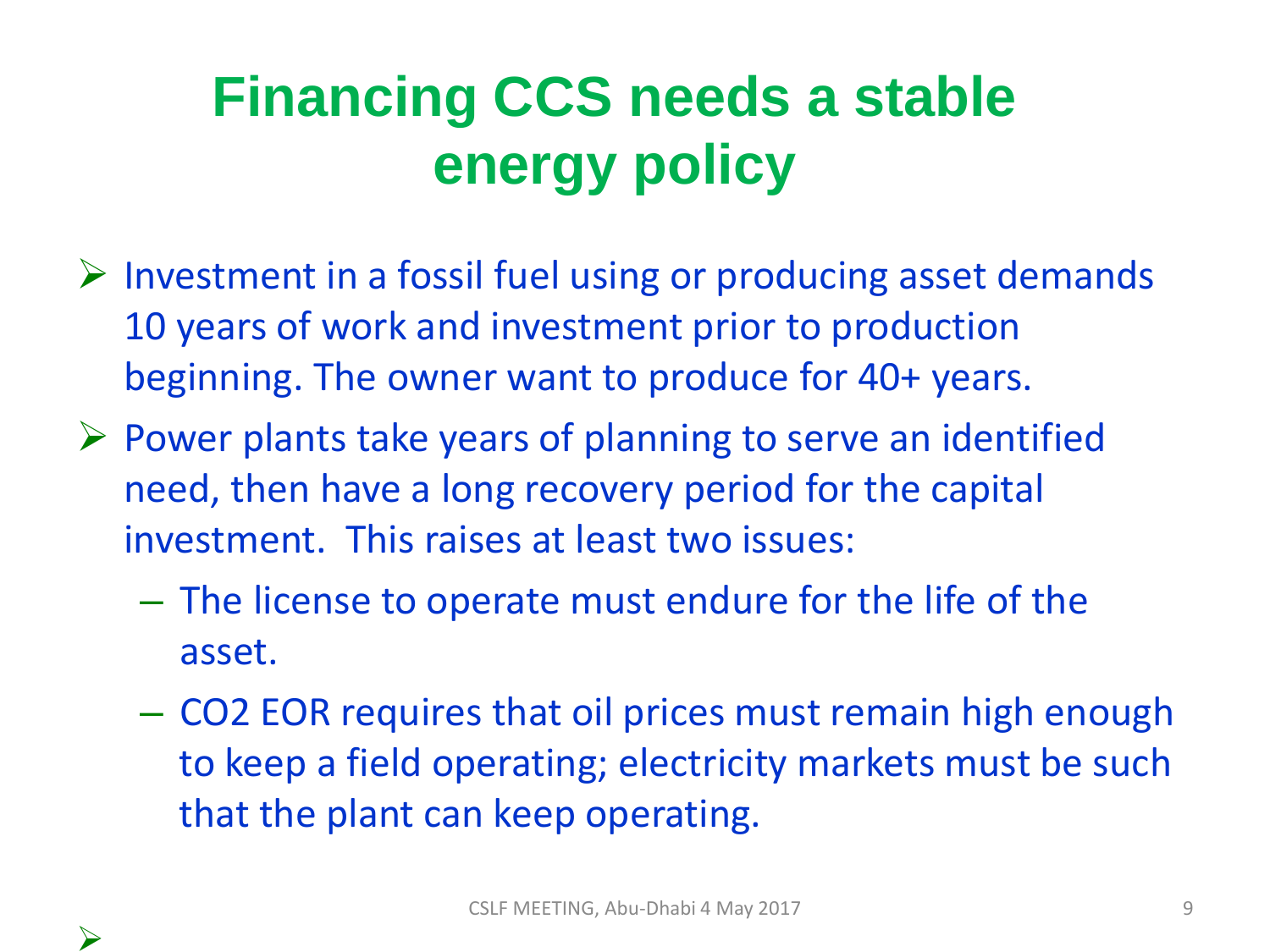## **Coal Utilization Research Council Study**

1. There are strong links between the successful CCS demonstration projects and the oil & gas industry.

- 2. Access to markets has to move beyond EOR.
- 3. Regulatory drivers are critical to creating markets for CCS.
- 4. Business drivers play a major role.
- 5. Over reliance on government subsidies is a risky business.
- 6. Successful CCS power projects used multiple financing components.

7. Innovative CCS power projects (e.g., poly-generation) are interesting, but may be hard to replicate.

- 8. Gasification-based power projects have a poor record.
- 9. Setting arbitrary time limits on projects generally has led to failure.
- 10. CCS projects that have shorter timelines have greater chances of success.
- 11. Stronger political support is needed for CCS.
- 12. All major CCS demonstration projects require a public outreach program.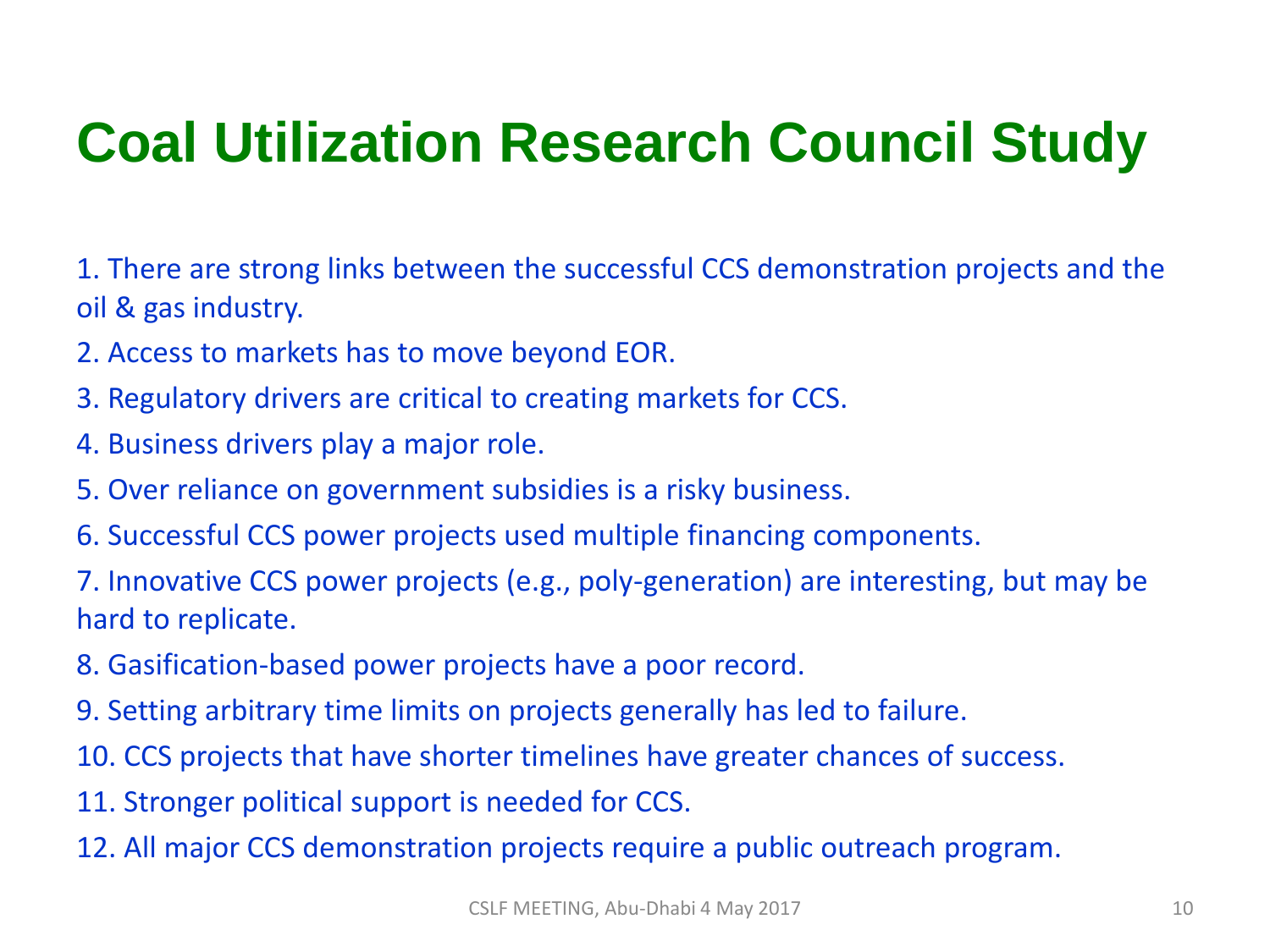### **IEA: CCS is a key contributor to the reduction of CO2 emissions**



### CCS@scale - How to get there ?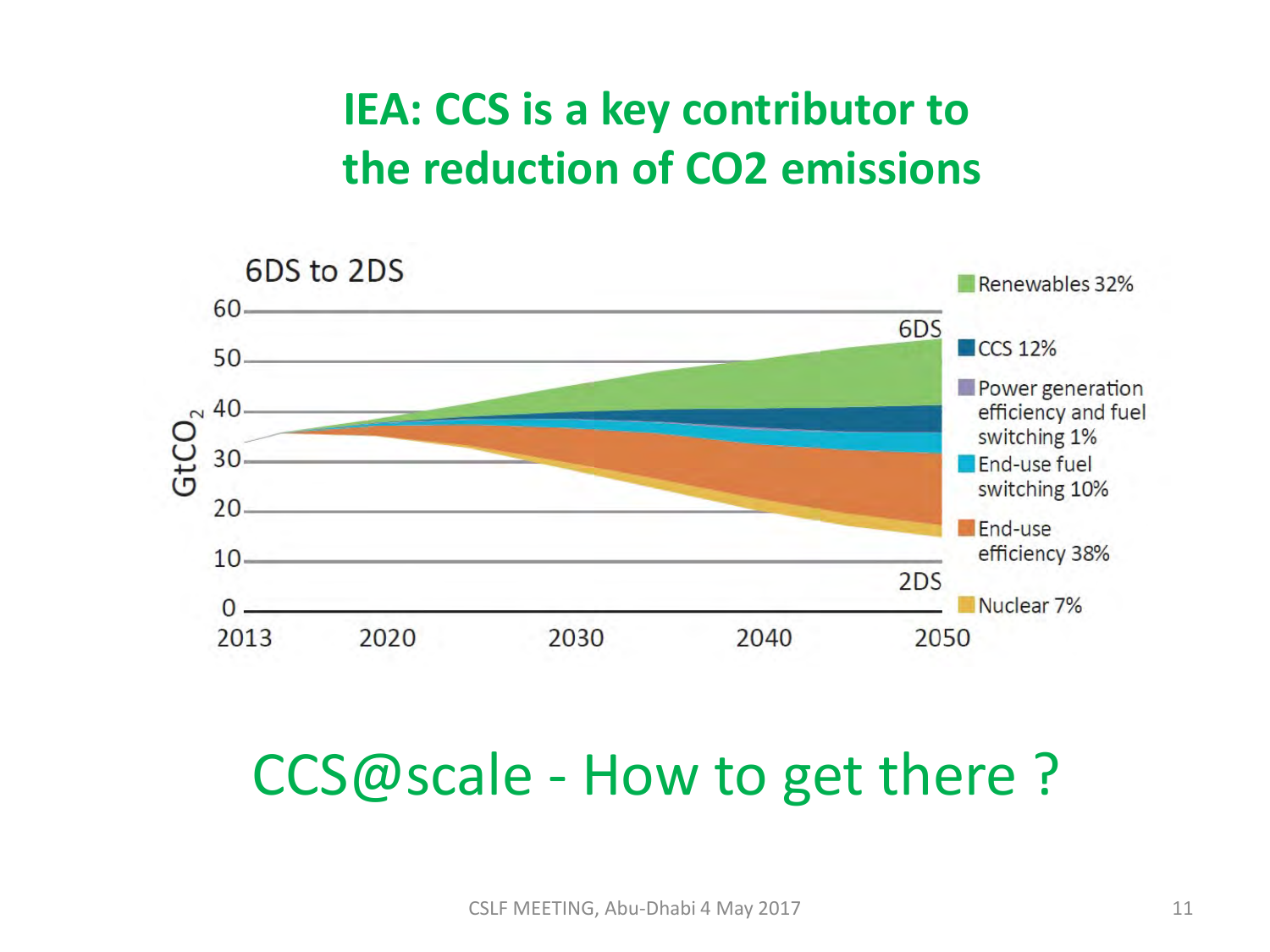#### **Norway has considerable experience with Sleipner and Mongstad**



- Business as well as climate targets
- Strong government policy
- Comprehensive action plan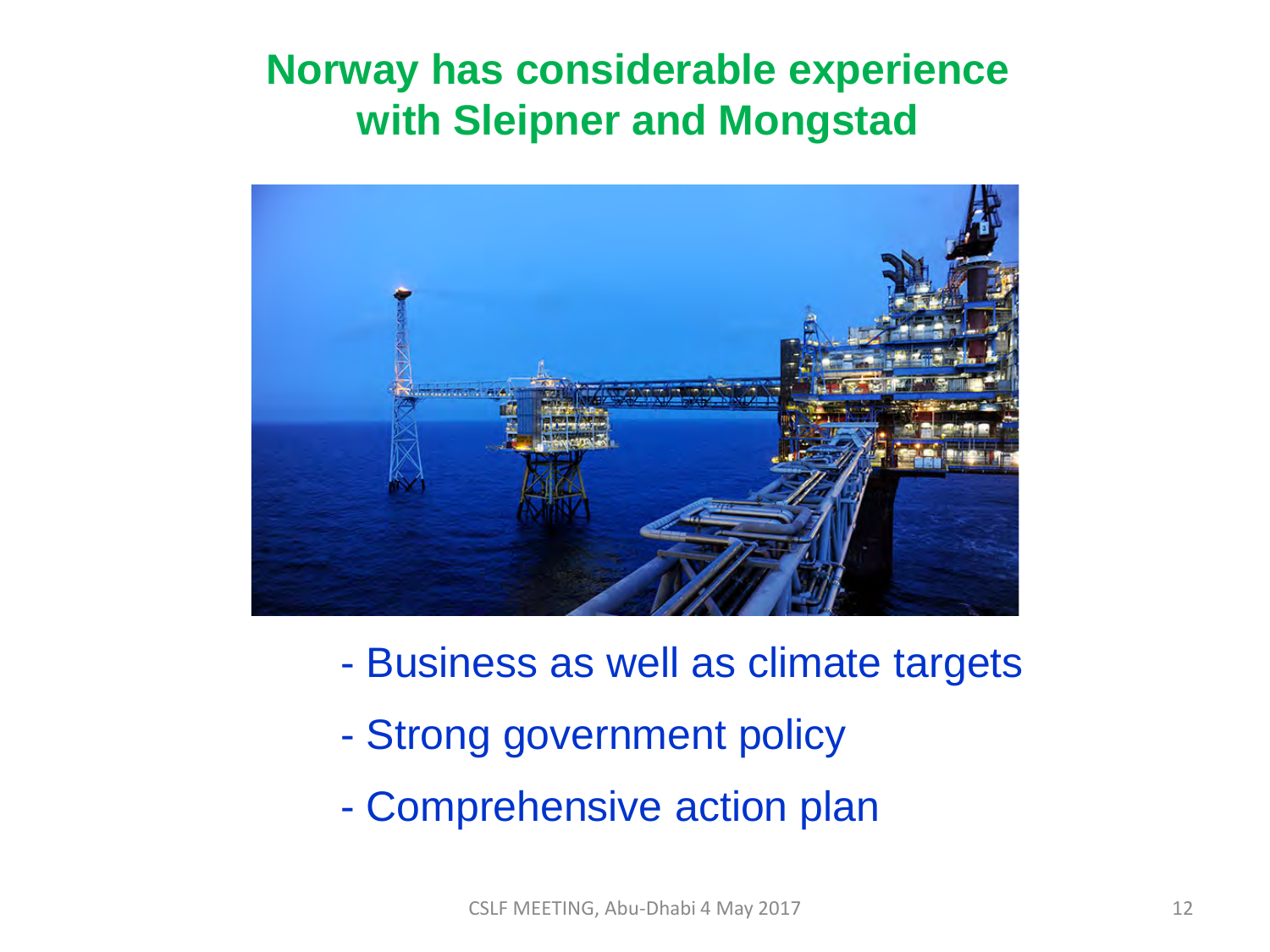

Ministry of Petroleum and Energy





**Feasibility study for full scale CCS in Norway** 



The results of this study demonstrate that a flexible CCS chain is feasible that makes use of CO2 transport by ship from multiple sources to a single storage hub. That would mean the initial investment in CO2 infrastructure can benefit several CO2 capture projects.

CSLF MEETING, Abu-Dhabi 4 May 2017 13 13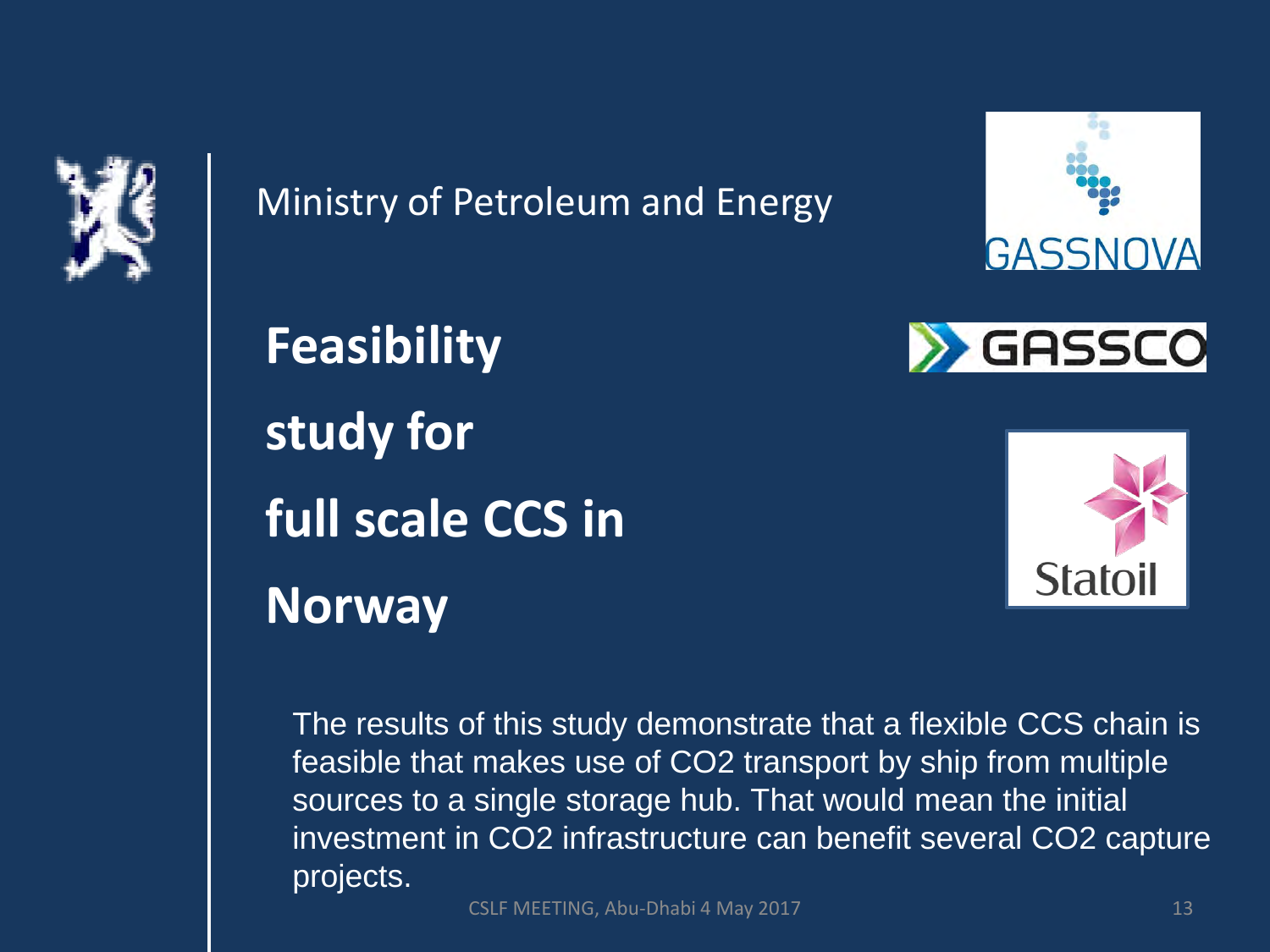## **Conclusions: reasonable optimism**

- To invest in CCS, banks will need stable Energy Policy including explicitly CCS.
- 21 projects in 2017 give confidence in CCS maturity
- EOR using CO2 from Power and Industry is a success
- Al Reyadah project demonstrates the success of commercial project without public incentive.
- Beyond EOR what business model ?
- Impact of CCS on climate mitigation: CCS@scale ?
- Norway feasibility study: an important initiative